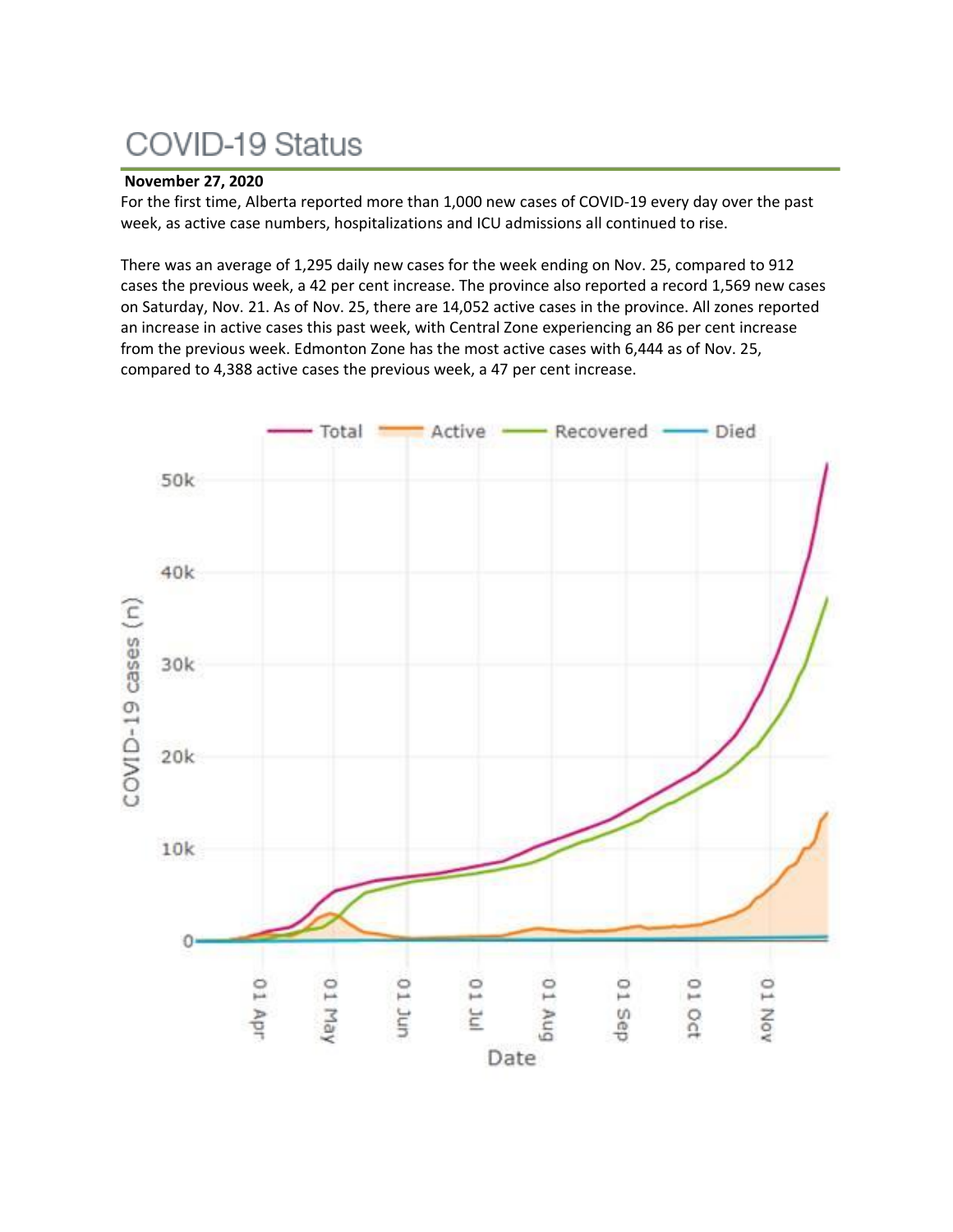|                | <b>Active Cases</b><br>(week ending<br><b>Nov.25)</b> | <b>Active Cases</b><br>(week ending<br><b>Nov. 18)</b> | <b>Per Cent</b><br><b>Increase</b> |
|----------------|-------------------------------------------------------|--------------------------------------------------------|------------------------------------|
| Edmonton       | 6,444                                                 | 4,388                                                  | 47%                                |
| Calgary        | 5,126                                                 | 4,219                                                  | 22%                                |
| Central        | 947                                                   | 508                                                    | 86%                                |
| North          | 789                                                   | 658                                                    | 20%                                |
| South          | 664                                                   | 540                                                    | 23%                                |
| <b>Unknown</b> | 82                                                    | 69                                                     | 19%                                |

The table below shows the number of active cases for the previous and present week for each zone:

From Nov. 19 to Nov. 25, there were 4,953 cases among individuals aged 20 to 49 years, which is 55 per cent of all new cases. There were 1,249 cases among individuals aged 60 years and older; several of these cases are associated with outbreaks in long-term care facilities.

## **Hospitalizations and ICU admissions**

As of Nov. 25, there are 383 individuals being treated in Alberta hospitals for COVID-19, with 84 in intensive care units (ICUs) — both are all-time highs. This is also a 35 per cent increase in total hospital admissions from the previous week ending Nov. 18.

The province introduced additional public health measures this week to respond to COVID-19 spread, and to protect the health of Albertans and the capacity of the healthcare system. See our Wrapping Up item at the bottom of this email for details on these measures.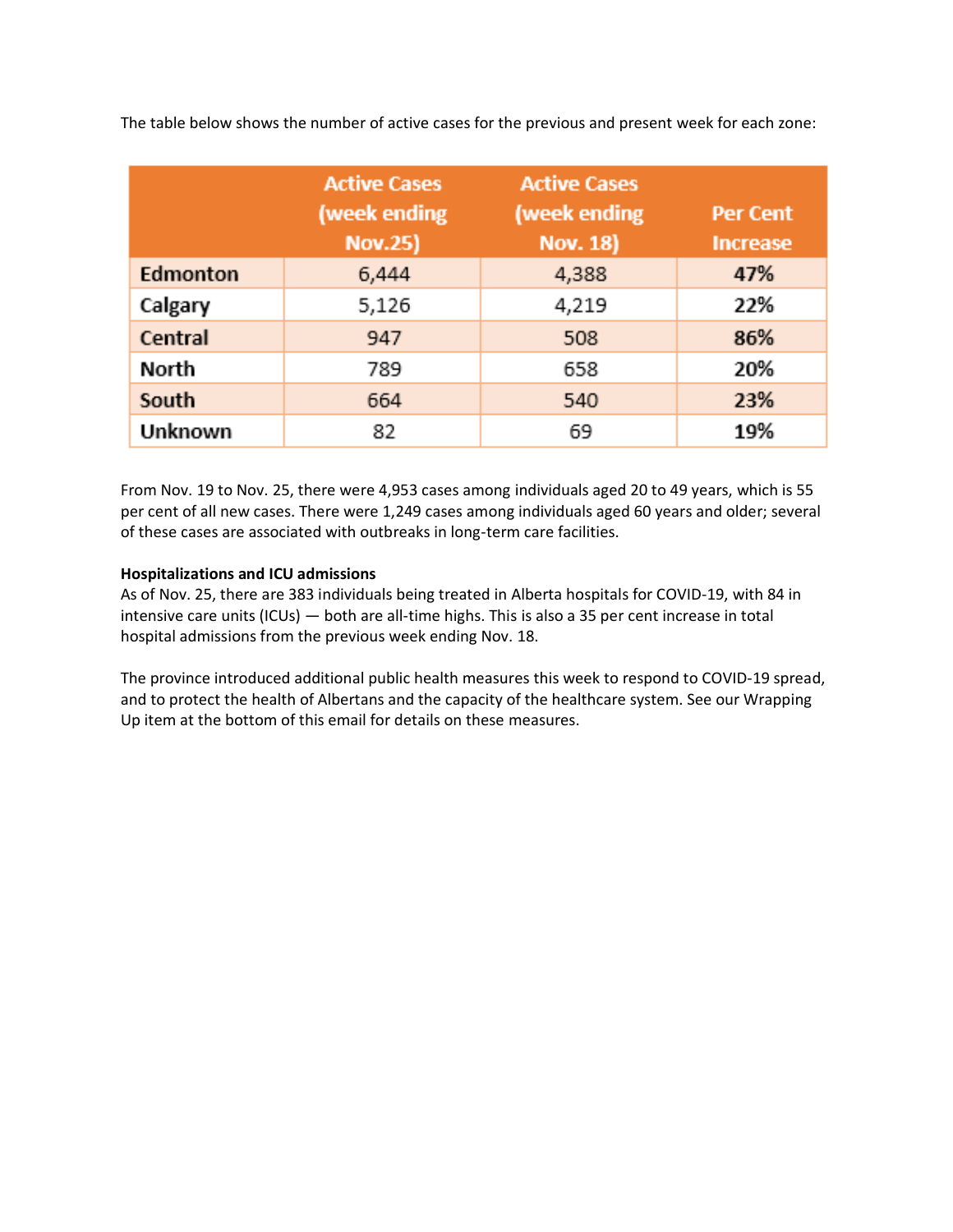

Other notable COVID-19-related information:

- · As of Nov. 25, a total of 51,878 cases of COVID-19 have occurred in Alberta and a total of 1,713 individuals have been hospitalized, which amounts to 3.3 individuals for every 100 cases. In all, 37,316 Albertans have recovered from COVID-19.
- · As of Nov. 25, 510 Albertans have died from COVID-19, including 59 in the past week. We extend our deepest sympathies to the families of these individuals, and to all who have lost loved ones from any cause during this time.
- · In the past week, 121,113 COVID-19 tests were completed, an average of 17,302 per day. A record number of tests was reached this past weekend with 19,484 and 19,486 tests performed on Nov. 21 and Nov. 22, respectively. The daily positivity rate was above six per cent for the entire week of Nov. 19 to Nov. 25, and hit a record of 8.34 per cent on Nov. 23. A total of 2,173,038 tests have been conducted as of Nov 25.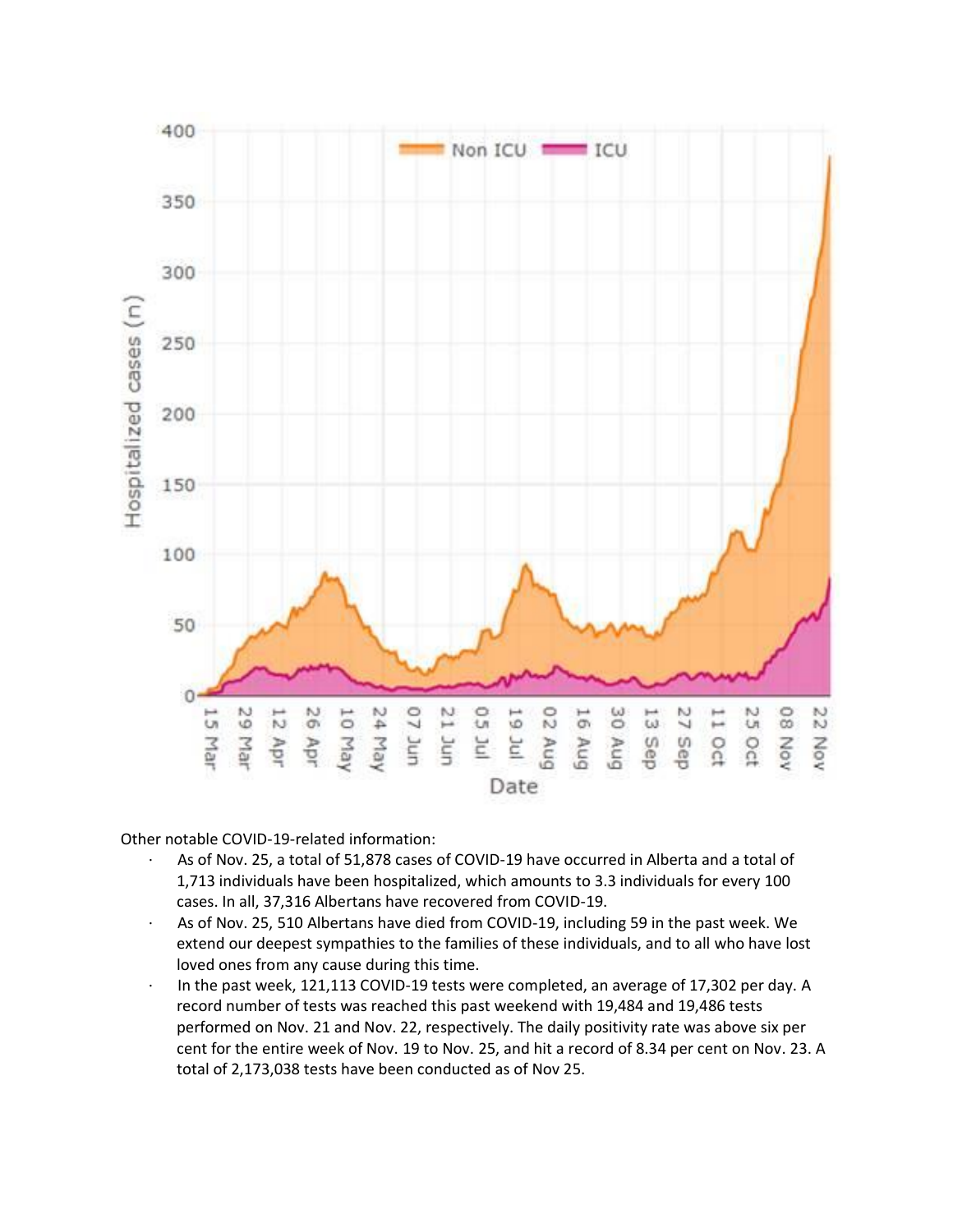· As of Nov. 26, AHS has confirmed 2,231 individuals with COVID-19 were present at schools while infectious or acquired the disease in the school setting. Currently, 752 out of 2,415 schools in the province have reported an individual has attended their school while infectious or had in-school transmission. Since September, 21 students from Alberta schools have been hospitalized for COVID-19.

# Things You Need to Know

## **COVID-19 Testing For Healthcare Workers**

We continue to update the testing data for healthcare workers in the [AHS Healthcare Worker COVID-](https://tableau.albertahealthservices.ca/#/views/AHSEmployeePhysicianCOVID-19TestSurveillanceDashboard/Introduction?:iid=1)[19 Testing dashboard.](https://tableau.albertahealthservices.ca/#/views/AHSEmployeePhysicianCOVID-19TestSurveillanceDashboard/Introduction?:iid=1) These statistics provide the total number of AHS, Covenant Health and Alberta Precision Laboratories (APL) employees and physicians tested, including a breakdown of the number of positive tests and those who have been confirmed to have been exposed in the workplace.

As of Nov. 25:

- · 65,844 employees (AHS, APL, and Covenant combined) have been tested for COVID-19 and, of those tested, 1,749 (or 2.67 per cent) have tested positive.
- · Of the 842 employees who have tested positive and whose source of infection has been determined, 279 (or 33.1 per cent) acquired their infection through a workplace exposure. An additional 907 employees who have tested positive are still under investigation as to the source of infection.
- · 4,215 physicians (AHS, APL, and Covenant combined) have been tested for COVID-19 and, of those tested, 86 (or 2.04 per cent) have tested positive.
- Of the 44 physicians who have tested positive and whose source of infection has been determined, seven (or 15.9 per cent) acquired their infection through a workplace exposure. An additional 42 physicians who have tested positive are still under investigation as to the source of infection.

For more information, see the AHS Healthcare Worker COVID-19 Testing [infographica](https://insite.albertahealthservices.ca/main/assets/tls/ep/tls-ep-covid-19-healthcare-worker-testing-infographic.pdf)nd [dashboard.](https://tableau.albertahealthservices.ca/#/views/AHSEmployeePhysicianCOVID-19TestSurveillanceDashboard/Introduction?:iid=1)

## **Acute Care Capacity Increase Planning**

As case numbers continue to rise, including rates of hospitalizations and ICU admissions, we are increasing capacity across the health system to provide care spaces for patients with COVID-19.

Over the next several weeks, approximately 2,250 acute care beds and 425 ICU beds will be allocated for patients with COVID-19 across the province if needed. In some cases, these will be new beds and, in other cases, these beds are existing hospital spaces that will be made available as patients are moved into continuing care beds in the community. We are also repurposing other clinical areas to provide ICU care.

In order to allocate these acute and ICU beds, we will also be working with Alberta Health, continuing care operators and other partners to open additional continuing care beds in the community. Some of this capacity work involves transferring patients out of acute care or moving patients within the province and also continuing to reduce services such as ambulatory care and surgery to reduce non-COVID-19 bed and staffing needs. Each zone is creating a specific plan to increase capacity; watch for zone-specific communication updates in the next few days.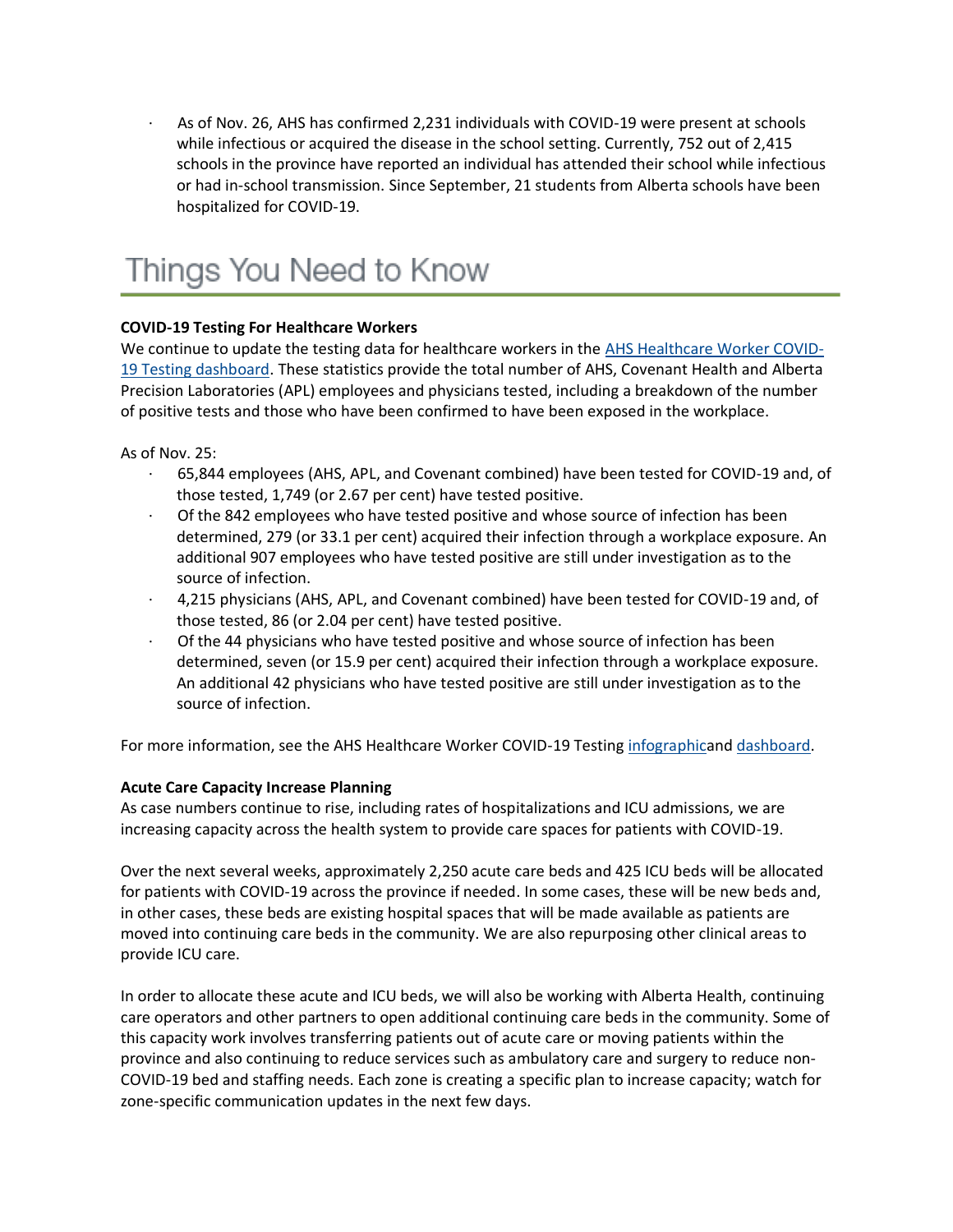We recognize this pandemic has and continues to cause immense strain not just on the healthcare system but on staff as well. As we address surge capacity concerns, we are advancing aggressive recruitment and staffing strategies to ensure we are able to staff the beds.

These efforts include expediting access to potential supply pools, including retirees and students as well as working with Alberta companies that may have suitable and available workforces. We are also increasing hours for trained part-time and casual staff and redeploying trained staff to other areas, so the most critical areas of care are covered.

At the heart of our response to COVID-19 is all of you. We know how long the hours are, how high staff stress levels have risen. We want to remind staff about ou[rEmployee and Family Assistance](https://insite.albertahealthservices.ca/hr/Page964.aspx)  **[Program](https://insite.albertahealthservices.ca/hr/Page964.aspx) and we hope that our ongoing efforts to recruit and increase staffing levels will provide some** much-needed and deserved relief.

## **APL and Partners to Pilot Point-of-Care Rapid Testing Next Month**

Alberta Precision Laboratories (APL) will begin piloting point-of-care rapid testing for COVID-19 in clinical settings next month, providing Albertans with faster, more convenient testing for the disease.

Over the last few months, the medical teams at APL have been working to evaluate the effectiveness of two different COVID-19 testing kits, which have been approved by Health Canada and provided to provinces and territories by the Public Health Agency of Canada.

In the coming weeks, these two point-of-care rapid testing systems will be rolled out in clinical pilots at several sites throughout the province, including in Calgary, Edmonton, Slave Lake, St. Paul and Bonnyville.

The tests will be used for patients who are within the first seven days of exhibiting symptoms, enabling APL to quickly identify positive cases at testing sites, reducing the need for patient samples to be transported to centralized public laboratories for processing.

APL is also working on expanding the use of point-of-care testing in other locations where it can be of the greatest value for public health authorities to manage COVID-19, such as homeless shelters and long-term care facilities.

### **Updates to Visitation during Outbreak and High Community Transmission**

This week AHS made changes to designated family support and visitation guidelines at acute care facilities on outbreak and in communities where [COVID-19 transmission is high.](https://www.alberta.ca/maps/covid-19-status-map.htm)

These changes include:

- · Only one designated family/support person is permitted under [specific circumstances](https://www.albertahealthservices.ca/assets/info/ppih/if-ppih-covid-19-guidance-dfsp-outbreak-enhanced-community-transmission.pdf) for patients admitted to hospital.
- In addition, there is guidance for specific patient care areas:
	- $\circ$  Maternity and postpartum: one designated family/support person is permitted. A doula or a surrogate, in addition to the designated family/support person, will be allowed when this is part of a birth plan and the facility has the ability to support this safely.
	- $\circ$  Pediatrics and NICU: up to two designated family/support persons are permitted.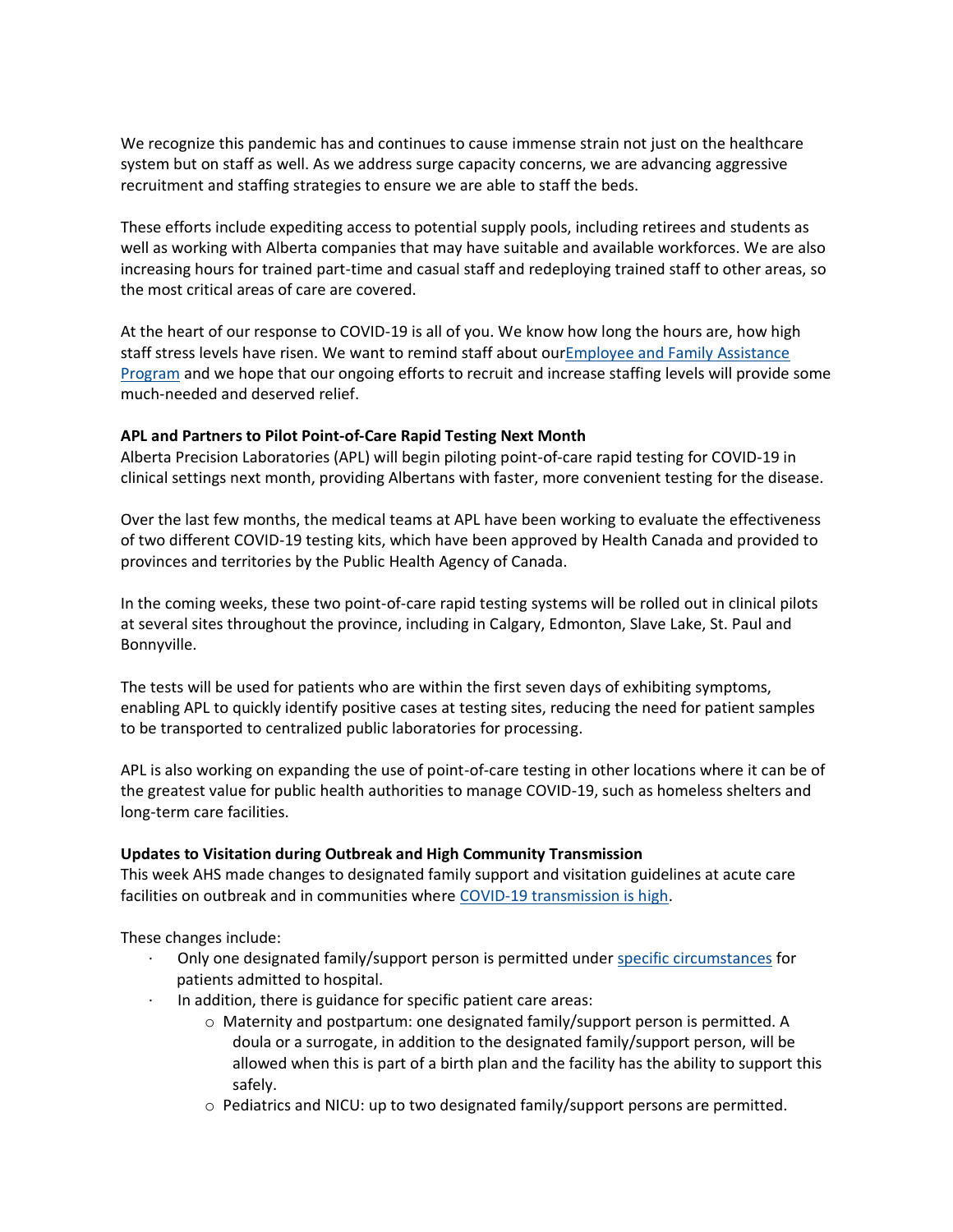- $\circ$  Critical care: up to two designated family/support persons are permitted.
- o End-of-life: one designated family/support person. The presence of visitors must be pre-arranged with the site/unit.
- o Ambulatory (outpatient): one designated family/support person, where possible.
- o Emergency department: one designated family/support person, where possible.

The extent of restrictions will vary site-to-site due to patient circumstances, operational considerations and ability to maintain physical distancing. We recognize these restrictions are difficult for patients, families, loved ones, staff and physicians. These are temporary measures to help reduce the exposure and spread of COVID-19.

Additionally, we are encouraging staff, patients/residents, and designated family/support persons to work together to reduce the amount of time spent in AHS facilities by considering what support needs to be provided in person and what can be provided virtually. Two brochures have been created for patients, residents and support persons to review: [Know Your Risk](https://www.albertahealthservices.ca/assets/info/ppih/if-ppih-covid-19-dfsp-know-your-risk.pdf) and [Know Your Role.](https://www.albertahealthservices.ca/assets/info/ppih/if-ppih-covid-19-dfsp-know-your-role.pdf)

More information is available at [ahs.ca/visitation.](https://www.albertahealthservices.ca/topics/Page17001.aspx#hospital)

## **Contact Tracing Adjustments Aim to Reduce Backlog**

With the significant increase in new COVID-19 cases over the past several weeks, AHS has made adjustments to our contact tracing process to keep up with demand and reduce the current backlog of Albertans waiting for a follow-up call.

Effective Nov. 24, AHS is no longer calling Albertans to conduct case investigation and contact tracing if 10 days have passed since their symptom onset or since the date of their COVID-19 swab, dependent on which information is available. Instead, this group will receive a text message that will notify them to not expect a call AND provide them with guidance on if and when their isolation period has ended.

In addition, to further reduce this backlog now and going forward, all Albertans who test positive for COVID-19 will receive a text message to notify them when their isolation period has ended.

AHS has automated this release-from-isolation service to enable contact tracers to spend their time contacting Albertans where we can have the greatest impact on preventing transmission and serious outcomes. Previously, AHS contact tracers made these release-from-isolation calls personally.

The text messages sent in both situations outlined above are similar and will provide a link to [ahs.ca/isolation](https://www.albertahealthservices.ca/topics/Page17239.aspx) on the AHS website for more information on isolation requirements, testing options, symptoms and supports available.

### **Changes to Online Assessment Tool**

Public health will have a new, streamlined way to help anyone connected with an outbreak throughout the province with changes coming to the online assessment tool. Effective Nov. 30, Albertans who are connected to an outbreak will be given an outbreak (EI) number and then directed to book an appointment for a COVID-19 test through the AHS online assessment tool. The linkage through an EI number will reduce the workload of CDC and Health Link, and will allow public health to monitor the outbreaks more efficiently.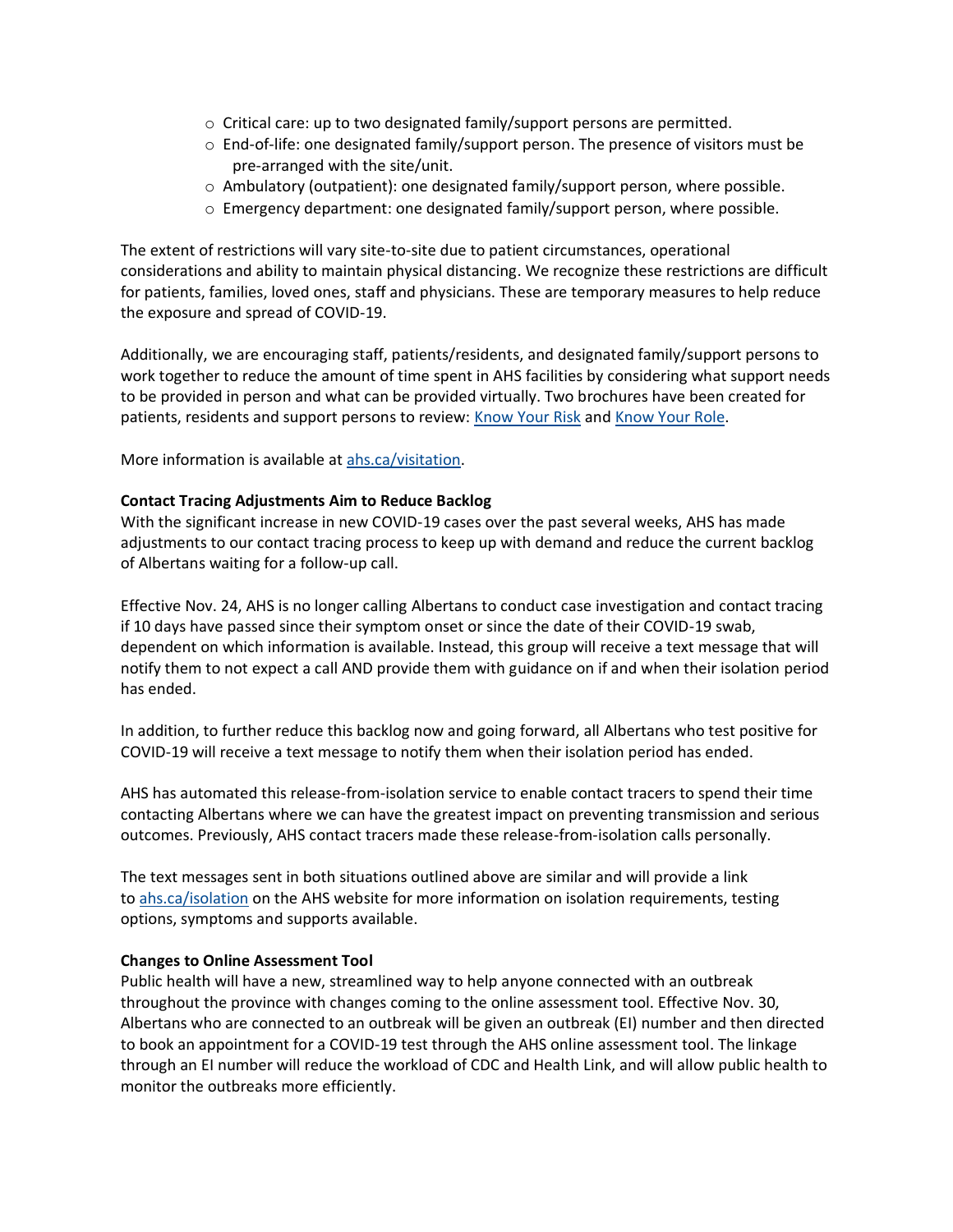## **PPE Update — We Have You Covered**

Personal protective equipment (PPE) is key to protecting healthcare workers, who are vital to Alberta's COVID-19 response. We want to provide staff and physicians across the province assurance that we will continue to equip care teams with the PPE they need to respond during this pandemic.

AHS has advanced procurement and supply chain processes in place and has had great success securing large quantities of PPE to help manage the demand and flow to our front-line staff, as well as to community providers and sites. We continue to be in a good position to provide the care Albertans need, while keeping our front-line care teams safe, by maintaining a stockpile of ready-to-use PPE and monitoring our supply status every day. This supply includes gloves, masks, isolation gowns, N95 respirators, goggles and face shields. Regular updates are provided to the Executive Leadership Team and the PPE Task Force to ensure supply and demand needs are addressed.

AHS is also committed to providing ongoing guidance regarding the appropriate selection and use of PPE, based on a Point of Care Risk Assessment completed by every healthcare provider, for every patient interaction, as outlined in our [Joint Agreement.](https://www.albertahealthservices.ca/assets/news/nr/ne-nr-2020-03-27-joint-statement-covid-ppe.pdf) A guidance update will be sent in the coming days – stay tuned.

The [Provincial PPE Safety Coach Program](https://www.albertahealthservices.ca/info/page17279.aspx) will help ensure clarity and consistency across the province and instill confidence in our staff that they are protected and have access to supplies when needed.

For more information, please visit our [PPE page.](https://www.albertahealthservices.ca/topics/Page17048.aspx)

## **Verna's Weekly Video Message — Vaccine on the Horizon**

Nearly nine months have passed since the first confirmed case of COVID-19 in Alberta. We know this pandemic has been difficult for us all, and we thank each and every one of you for your compassion and dedication.

And now there is some promising news on the horizon.

Last week, the drug maker Moderna announced its COVID-19 vaccine is 94.5 per cent effective. That follows Pfizer's announcement that its vaccine candidate was found to be more than 95 per cent effective in preventing COVID-19.

Joining me to talk more about the [potential COVID-19 vaccine and what the next steps might be](https://www.albertahealthservices.ca/Blogs/ceo/300.aspx) are:

- · Dr. Laura McDougall, Senior Medical Officer of Health.
- · Dr. Kristin Klein, Medical Officer of Health, Provincial Population and Public Health.
- · Chris Wood, Executive Director, Communicable Disease Control, Provincial Population and Public Health.

Laura, Kristin and Chris discuss what goes into making sure vaccines are safe and effective, what we can adapt from other immunization campaigns, and how we plan to keep staff up-to-date on the vaccine's progress.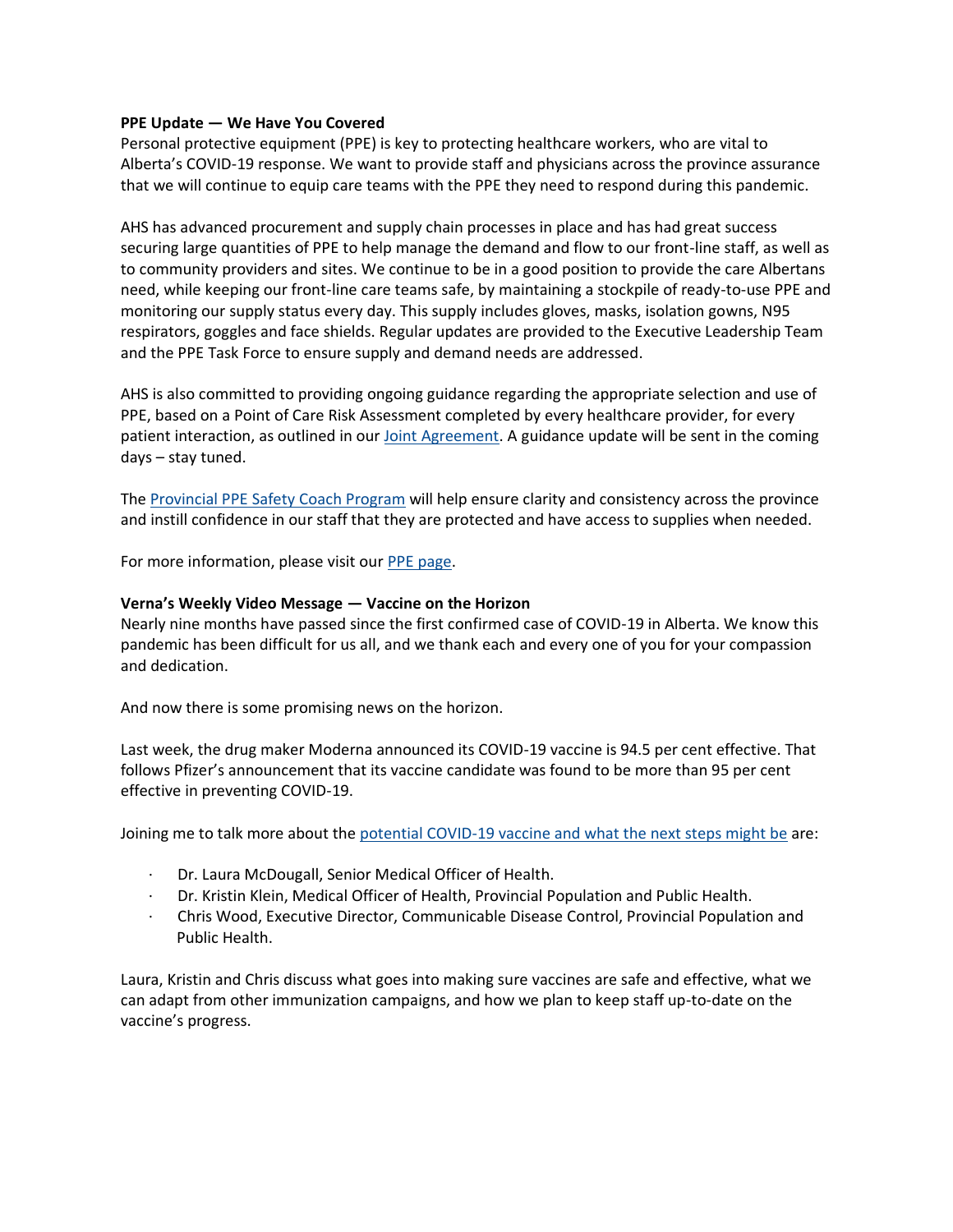

Dr. Verna Yiu talks to Dr. Laura McDougall, Dr. Kristin Klein, and Chris Wood about the potential COVID-19 vaccine and how we plan to keep staff up-to-date on its progress.

## **Straight Talk From You — 'You Need to Just Stay Home'**

Straight Talk is a video series in which healthcare workers talk from the heart about what they're seeing and experiencing at work and in their communities as COVID-19 spreads across the province. AHS is posting a new Straight Talk video every day on YouTube and sharing it through our AHS accounts on Facebook, Twitter and Instagram. Please feel free to share these with your networks and on your social platforms as you see appropriate.

Here is another Straight Talk video, featuring Trista Bernier, a social worker at the Royal Alexandra Hospital in Edmonton.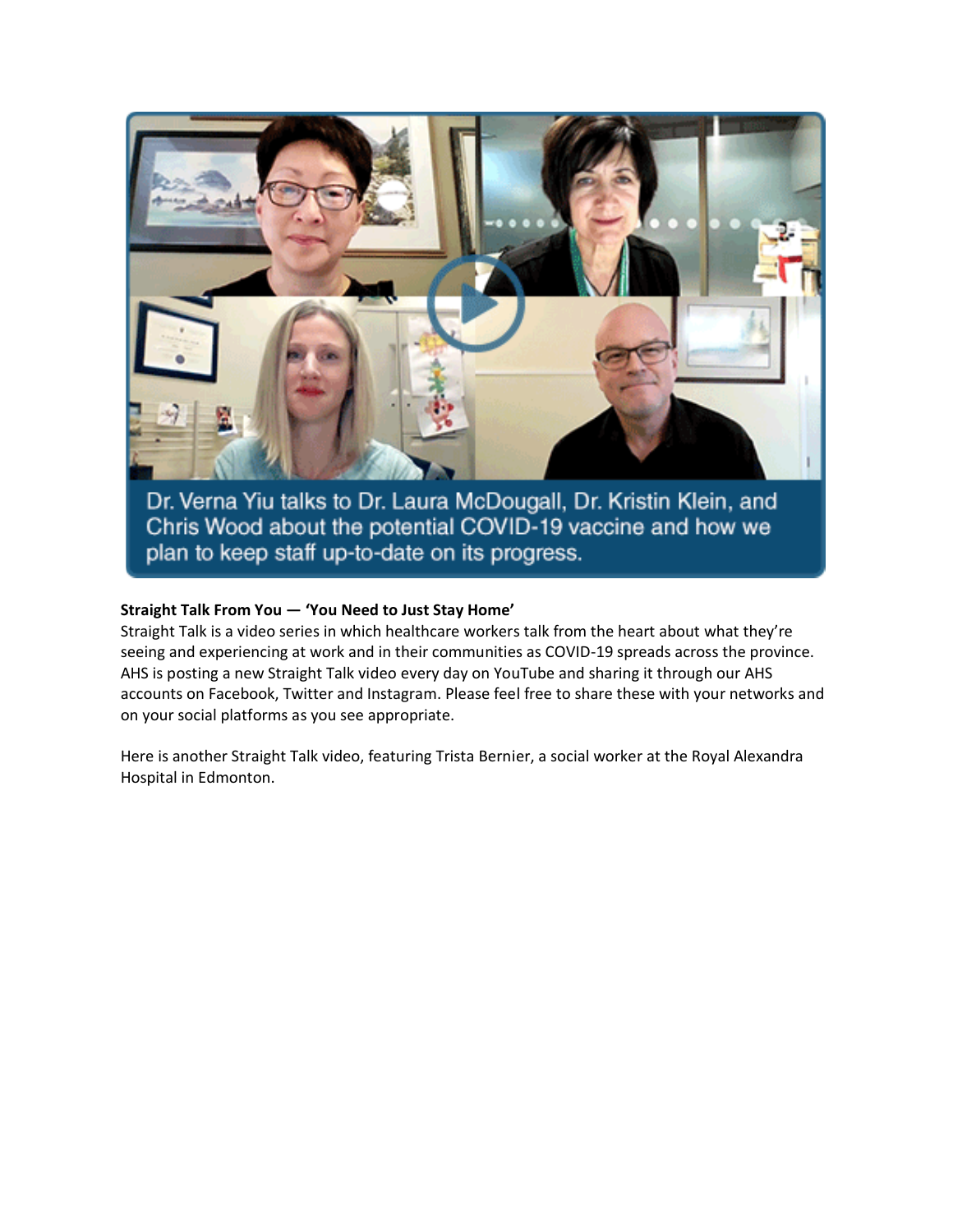

"I wish that people would just take things more seriously," says Bernier. "You need to just stay home. I know it's hard, it's affecting people's mental health greatly. But we basically are in this together and we have to get through it together."

You can see all of the **Straight Talk videos**, and new ones daily, on the AHS website.

## **Photo of the Week — Community paramedic**

We wish to highlight a photo every week that illustrates your efforts, compassion and achievements as we respond to the pandemic and support Albertans who come to us for care.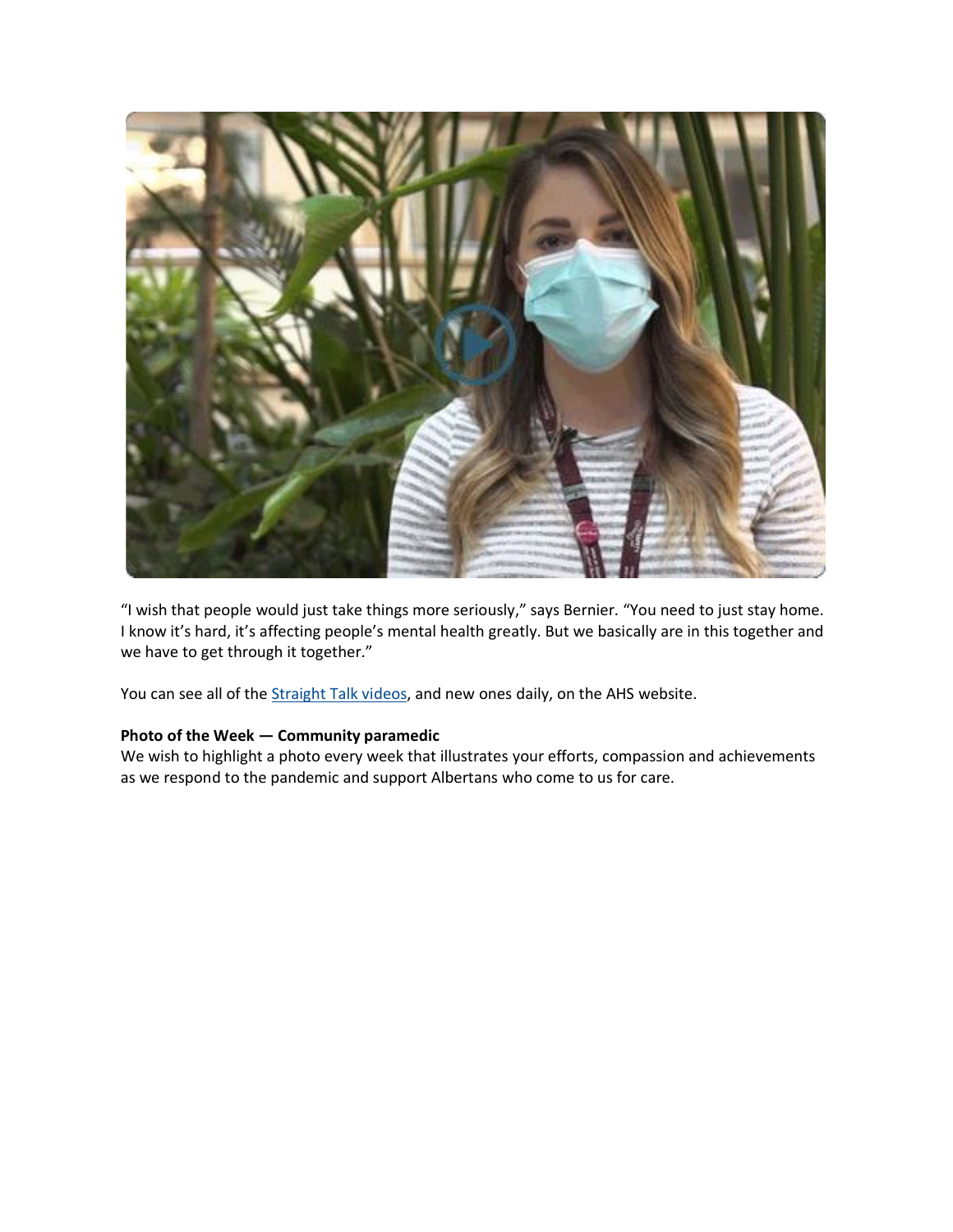

During the COVID-19 pandemic, community paramedics like Natalie Walker continue to work with physicians and care teams to bring care to patients who need it most, where they need it most.

To see all our AHS photos, visit our [Instagram Gallery](https://www.albertahealthservices.ca/news/Page15439.aspx#photos) on the AHS website.

### **Influenza Immunization Update**

Nearly 1.3 million doses of influenza vaccine have been administered in Alberta, an increase of more than 62,000 doses from last week. For the fifth consecutive week, there are no reported cases of seasonal influenza in Alberta. The weekly influenza data report is available at [ahs.ca/influenza.](http://www.ahs.ca/influenza)

For staff, check [Insite](https://insite.albertahealthservices.ca/hr/Page2108.aspx) for options to get the flu shot, [resources](https://insite.albertahealthservices.ca/hr/Page23712.aspx) to support this year's campaign and guidance on what to do if you experience [influenza-like symptoms after immunization.](https://insite.albertahealthservices.ca/Main/assets/hr/tms-hr-whs-influenza-immunization-after-care-covid.pdf)

More on clinics for the public, including your families is available on the [AHS website.](https://www.albertahealthservices.ca/influenza/influenza.aspx) And, if you got your flu shot at a [public health clinic](https://www.albertahealthservices.ca/influenza/influenza.aspx), pharmacy or doctor's office, please complete the Got My Flu [Shot Form.](https://insite.albertahealthservices.ca/hr/Page25170.aspx)

### **Save the Date — President's Speaker Series**

Early on in this pandemic, we asked our staff who could do so to work from home in order to help reduce the spread of COVID-19 and protect our people and the health system.

While this arrangement can offer benefits such as reduced commuting and greater flexibility, there are also potential drawbacks. Work-life balance challenges, social isolation and fewer opportunities to connect, to name a few.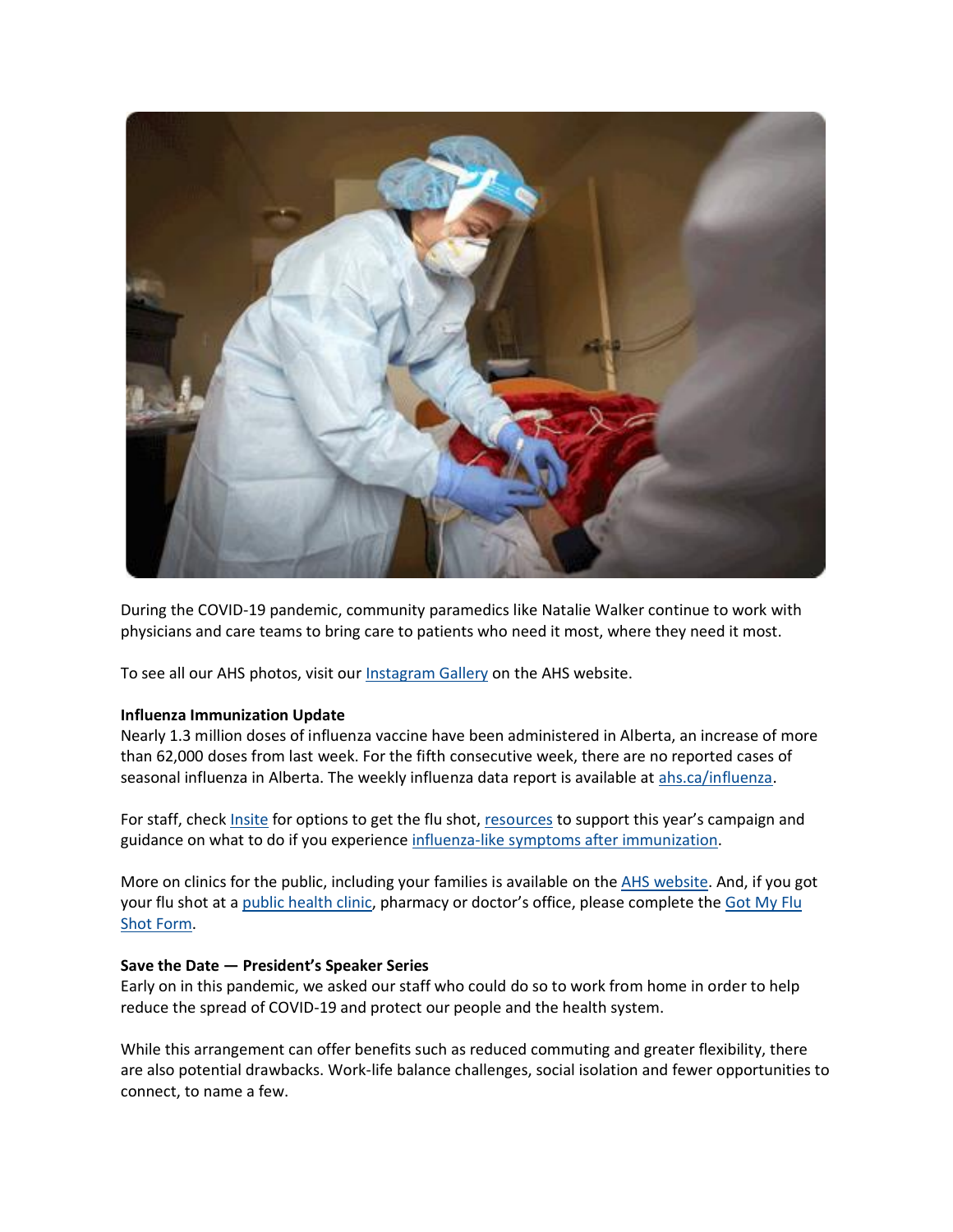On Dec. 9 from noon to 1 p.m., you're invited to join an online discussion on the latest findings on working remotely at the **President's Speaker Series**. Our keynote speaker is Dr. Tom O'Neill, Director of Individual Team Performance Lab and Associate Professor/Head of Industrial-Organizational Psychology at the University of Calgary.

In his presentation, Dr. O'Neill will share the latest findings on the myths and realities of working remotely, and how we can prepare for the future of workplaces in a post-COVID-19 world.

Email [pss@ahs.ca](mailto:pss@ahs.ca) to register.

## **Introducing AHS Zoom Backgrounds**

During this pandemic, many AHS meetings have moved from in-person to online. For those using Zoom, you might have noticed some people have installed backgrounds to use in their video calls.

With that in mind, we have developed some AHS-themed backgrounds you can use in Zoom. We hope they will help you feel more connected to each other as we remain physically distant. The images include our facilities, the beautiful landscapes of Alberta, COVID-19 messaging, and backgrounds featuring the AHS penguin.

Visit [Insite](https://insite.albertahealthservices.ca/tools/Page25406.aspx) to see the available backgrounds and learn how you can use them in Zoom. We plan to add more backgrounds in the future, so check back often – and please share your suggestions on what backgrounds you'd like to see by emailing[our.ahs@ahs.ca.](mailto:our.ahs@ahs.ca)



[Download an AHS Zoom Background](https://insite.albertahealthservices.ca/tools/Page25406.aspx)

**Celebrate the Season with Secret Santa**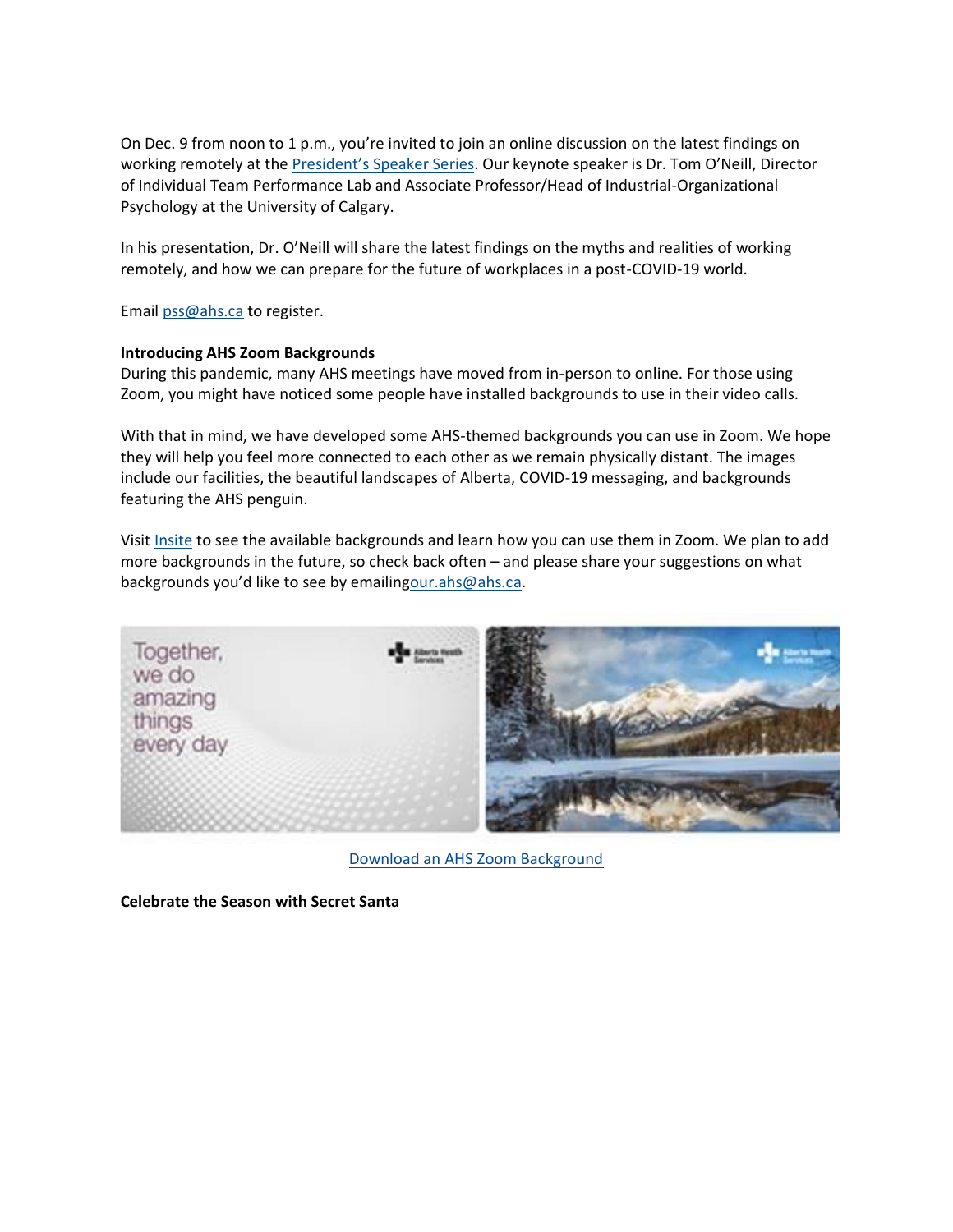We know the pandemic prevents us from getting together in person as we normally would to celebrate the season with our coworkers. We hope you'll join in the fourth annual [AHS Secret Santa Holiday Card](https://insite.albertahealthservices.ca/social/Page17561.aspx)  [Exchange](https://insite.albertahealthservices.ca/social/Page17561.aspx) as a way to share well wishes and gratitude with one another. This year, in honour of all of the ways we've learned to connect virtually, we're adding an e-Card option to go alongside our traditional print card option.

You can buy a card, make your own, or print one from our template library, which includes a diverse and inclusive lineup of cards. We also have a [variety of e-](https://insite.albertahealthservices.ca/hr/Page25277.aspx)



[Cards](https://insite.albertahealthservices.ca/hr/Page25277.aspx)you can choose from. Don't forget to include a personal message with your card.

I (Verna) will be sharing the card I get on social media, and I hope you do the same. Post a photo of your card on social media using the hashtag #AHSSecretSanta and make sure you tag @AHS\_media.

Make sure to [sign up](https://insite.albertahealthservices.ca/social/Page17561.aspx) by Dec. 4, and put your print card (with postage) in the mail by Dec. 10 to ensure your match receives it in time for the holidays. If you are doing an e-Card, please send it by Dec. 17.



# Be Well - Be Kind

## **Impacts of COVID-19 on Healthcare Workers: Share your Perspective**

Statistics Canada is conducting a survey to understand the impacts of COVID-19 on Canadian healthcare workers, with a focus on access to personal protective equipment and infection prevention and control measures in the workplace.

This is a collaboration between Statistics Canada, Health Canada, the Public Health Agency of Canada, and the Canadian Institute for Health Information. The information collected will help to inform the delivery of healthcare services, and to better understand what healthcare workers need in terms of equipment, training and support.

This is a voluntary questionnaire and whether you provide direct healthcare services to individuals, technical support to medical staff, or other services in a healthcare setting, they would like to hear from you. Click the [link](https://www.statcan.gc.ca/COVID-questionnaire-IPC) if you'd like to take a few minutes to participate.

The survey is open from Nov. 24 to Dec. 13, 2020, and is conducted under the authority of the Statistics Act, which ensures the information you provide will be kept confidential, and used only for statistical and research purposes. Statistics Canada is expected to publish results early next year. More information about the survey can be found at the [Statistics Canada web page.](https://www.statcan.gc.ca/COVID-IPC)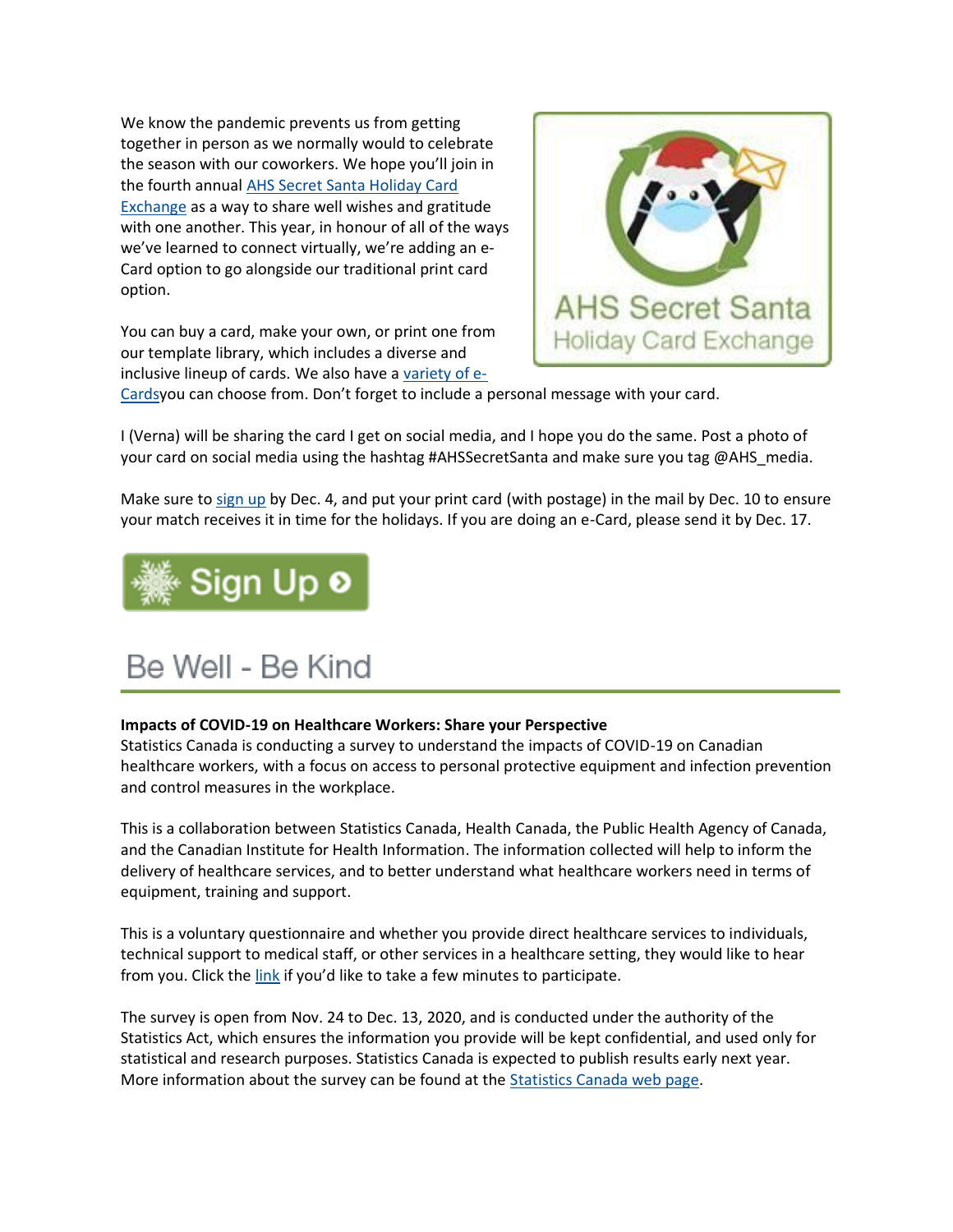### **Registered Nurse's Poem Captures This Moment in Time**

This past week, we were sent a beautiful poem written by AHS registered nurse Jacqueline Simms. Her words capture this moment in time as well as the efforts of front-line healthcare workers. We'd like to share with you Jacqueline's poem, Behind the Mask, and her explanation for its inspiration:

Simms: "As I reflect on nursing practice in this COVID-19 context, I am in awe of the nursing discipline. Below is a poem I wrote after my reflection."

#### *Behind the Mask*

*Behind the mask, we are here. We see your pain and feel your fear. We do what we can to keep us all safe and well. To not be unable to touch each other, sometimes can feel like hell.*

*This pandemic hit us, with a whisper and then a shout. Information is shared, until we are told we cannot go out. Behind the mask, we complete the shift. PPE in demand, to care is a nurse's gift.*

*We are in this together, we are not alone. We are told to connect at a distance, use Internet, Facebook, Google or phone.*

*Behind the mask, we continue to care We are stronger than this virus, we will not live in fear.*

*Years ago, a brave nurse told us all to wash our hands. So many years later, Florence Nightingale's words still spread across all lands.*

*We are acknowledged and honoured: they call us heroes, clang pots at shift change and blow a car horn.*

*We are thankful, as we care for the suffering as best we can, and when someone dies, we all mourn.*

*We see success so this pandemic will slowly come to an end. The fear will not last, and our world will need to mend.*

*We are nurses and we will care, despite the challenges, we are here.*

*Behind the mask, we are here.*

#### **Sharing the Love — Words of Appreciation from PFG**

During a recent Patient and Family Advisory Group meeting, council members were asked to choose words of support and love for healthcare professionals who have supported Albertans during the COVID-19 pandemic. [PFG gathered these words of support alongside images from our front-line](https://www.albertahealthservices.ca/assets/info/ppih/if-ppih-covid-19-pfg-thank-you-2020-11-20.pdf)  [healthcare workers](https://www.albertahealthservices.ca/assets/info/ppih/if-ppih-covid-19-pfg-thank-you-2020-11-20.pdf) in a document we're pleased to share with you. "As a reflection of Albertans, our team put together the attached and I'm excited to pass it on to you in the hopes that it makes you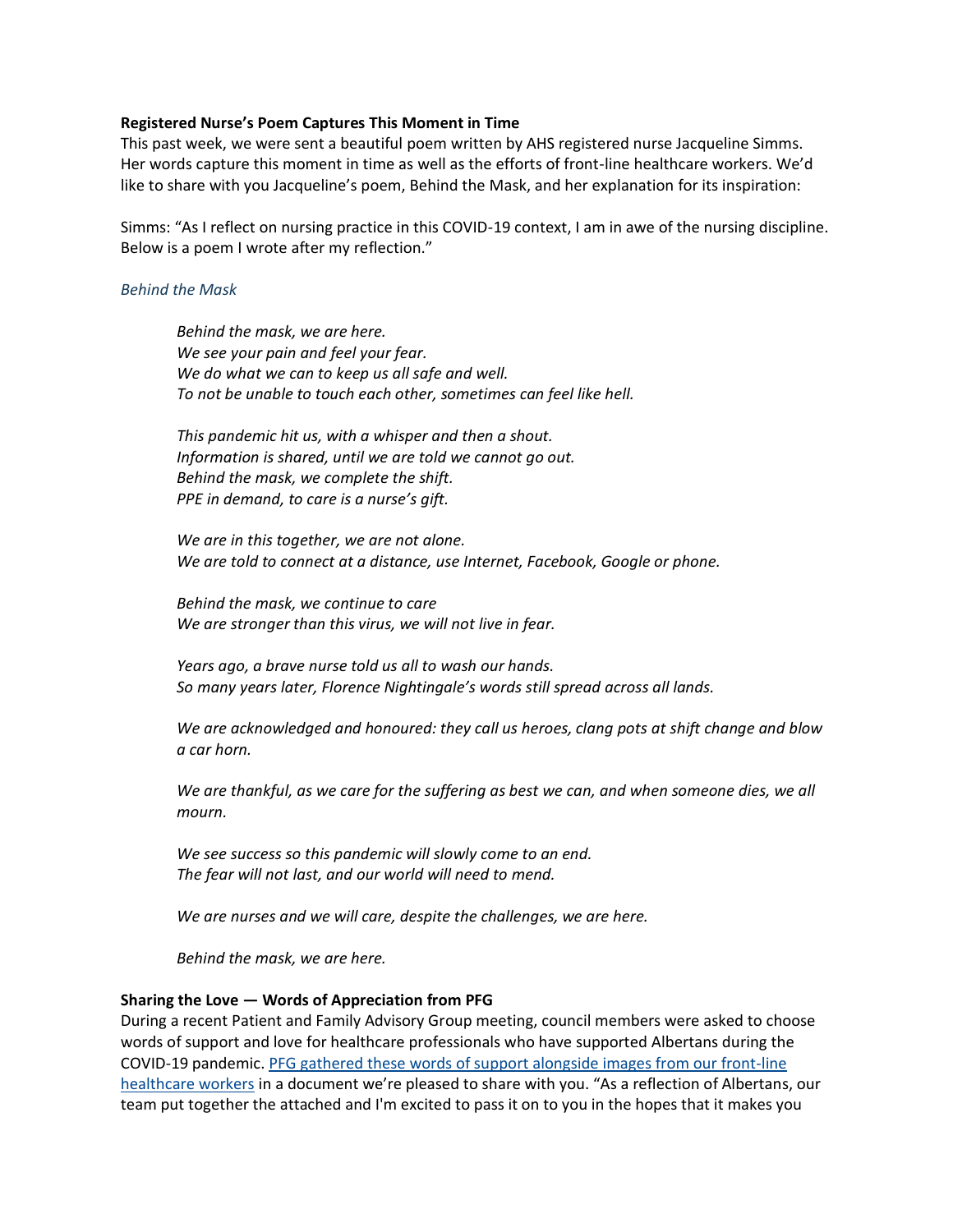smile (and) you find some small amount of comfort in the words within," says PFG volunteer co-chair Dean Radbourne.



### **Gratitude from Albertans**

Everything you and your colleagues do every day to provide safe quality care to all Albertans is being noticed. Messages of gratitude keep pouring in from across the province and beyond during the COVID-19 pandemic. We want to share a few recent messages of thanks with you — and you can see others on our [Sharing the Love webpage.](https://www.albertahealthservices.ca/about/page13797.aspx)

*What a great job you are all doing. What was a very scary time for our family was treated quickly and efficiently. From booking to testing to results, I am very impressed. Thank you! — Anonymous*

*Thank you so much for providing key service to northern Alberta when it's needed most. On top of 24-hour service, you have been able to keep short wait times to provide key medical advice to the residents of Edmonton and the surrounding area. Your service has helped to save so many lives and its impact will be remembered for decades.*

*— Anonymous*

*Thank you so much for your service. I know that this is a troubling time, especially for healthcare workers, but your sacrifices are truly making a difference. Ever since I was a child, it has been my dream to be a doctor and you inspire me more to achieve my dream.*

*— Anonymous*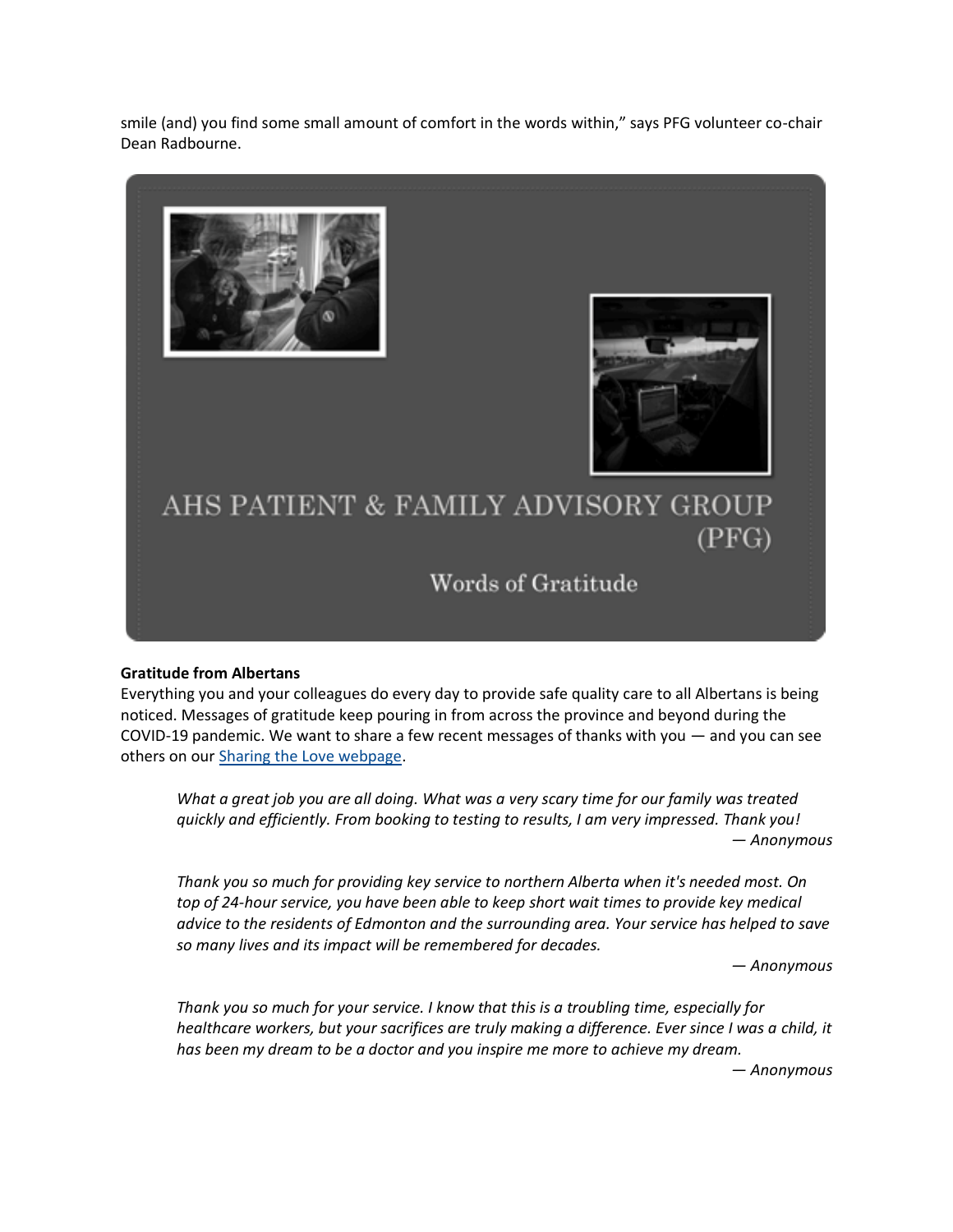*It's been so ongoing and the challenges keep unfolding. I just wanted to say thank you to everyone on all levels who are stepping in to help keep us as healthy as you can.*

*— Lynnie*

*Thank you for all your work and efforts, especially during COVID-19. You are greatly appreciated!*

*— Nicole Furlan*

## **Wrapping Up — Additional Public Health Measures**

This week brought additional public health measures from government to protect the health of Albertans and the capacity of the healthcare system. As healthcare workers, let's make sure we adhere to these measures ourselves and encourage our families, friends and neighbours to do the same.

For those who didn't hear about the new measures, they call for:

- · No indoor social gatherings, public or private, and no more than 10 people at outdoor social gatherings.
- · Maximum of 10 people for wedding ceremonies and funeral services. This does not include staff or organizers who are not considered invited guests. Receptions are not permitted.
- · Mandatory masking in all indoor workplaces in Calgary, Edmonton and surrounding areas.
- Restricted capacity to 25 per cent of the occupancy set under the Alberta Fire Code in communities under an enhanced status for most retail businesses and for some entertainment and event services.
- · No more than six people, all of whom must be from the same immediate household, at a table in restaurants, bars, pubs and lounges — and no movement between tables.
- · A move to at-home learning, starting Monday, for all students in Grades 7 to 12, with a resumption of in-person learning starting on Jan. 11. K-6 students will move to in-home learning after the winter break until Jan. 8, resuming in-person classes on Jan. 11.
- · Ending in-person service in regions under enhanced status for banquet halls, conference centres, trade shows, concert venues, children's play places, indoor playgrounds and all levels of team and individual sport.

You can learn more about these and other additional public health measures a[talberta.ca/covid19.](http://www.alberta.ca/covid)

We also must continue to adhere to, and promote, existing public health measures that we surely all know by heart by now: wash your hands regularly with soap and warm water, or hand sanitizer; do not touch your face with unclean hands; wear a mask in public places; maintain two metres of physical distancing from people not in your cohort; limit your social bubble — and, if you haven't already, get your seasonal influenza immunization. By keeping the number of influenza cases low, we are doing our part to help healthcare workers focus on the COVID-19 pandemic.

Finally, please take care of yourselves and each other. This has been a long, hard year and much of what we've faced is out of our control. However, we can choose to give ourselves and each other permission to be human. Not healthcare heroes. Human. Humans who get tired. Humans who can get grumpy. Humans who are never perfect all the time. Human who need to cry, need a hug, need a laugh, or need help and support from others at some point. Give yourselves permission to be all that; be kind, generous and forgiving to yourself and others. It's nice being called a healthcare hero  $-$  and